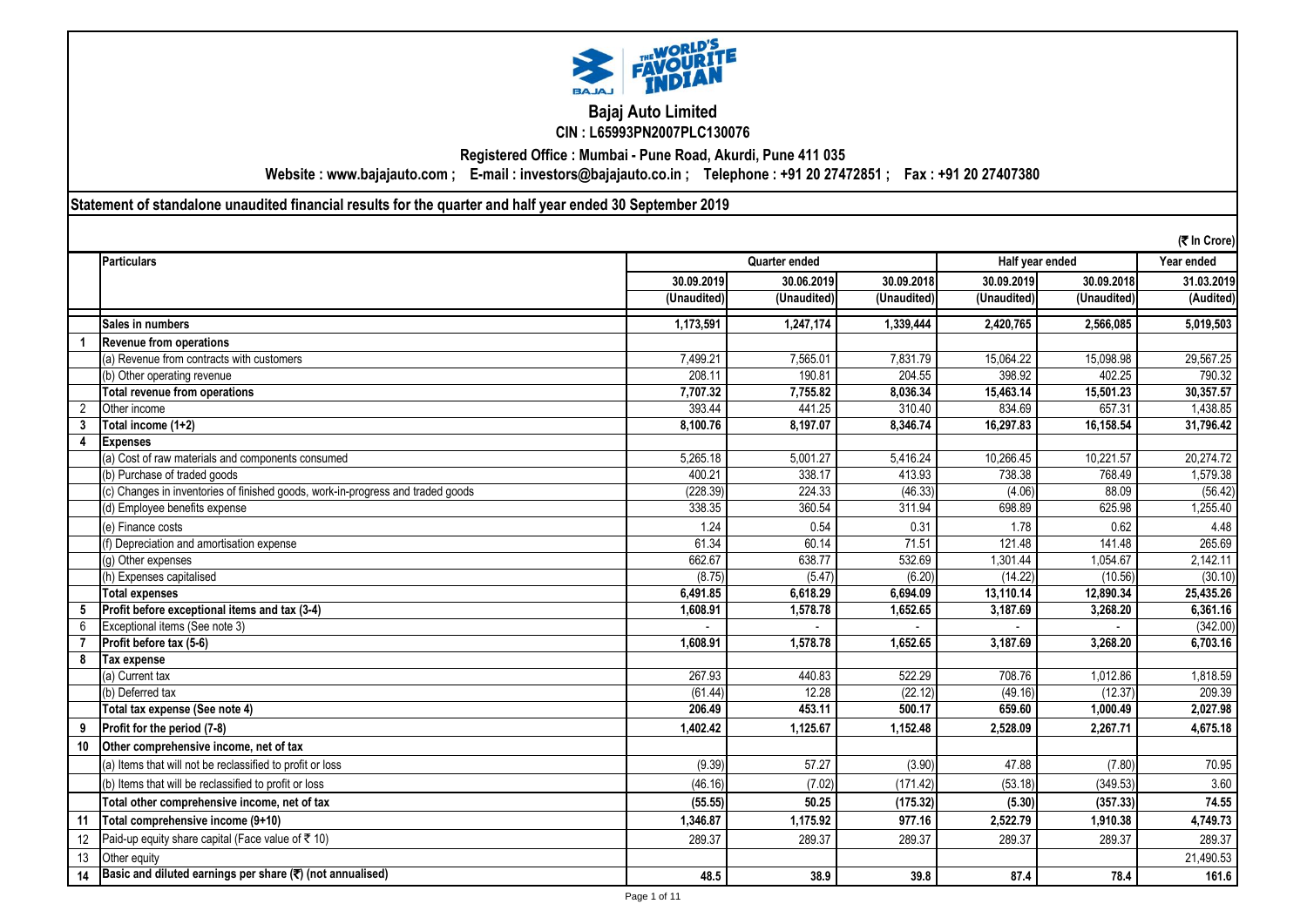|   | 1. Disclosure of standalone assets and liabilities (Balance Sheet) as per Regulation 33 of the SEBI (Listing Obligations and Disclosure Requirements) Regulations,<br>2015 for the half year ended 30 September 2019 - |                      |                     |                                     |
|---|------------------------------------------------------------------------------------------------------------------------------------------------------------------------------------------------------------------------|----------------------|---------------------|-------------------------------------|
|   | <b>Particulars</b>                                                                                                                                                                                                     | As at<br>30.09.2019  | As at<br>30.09.2018 | (そ In Crore)<br>As at<br>31.03.2019 |
|   |                                                                                                                                                                                                                        | (Unaudited)          | (Unaudited)         | (Audited)                           |
| А | <b>Assets</b>                                                                                                                                                                                                          |                      |                     |                                     |
| 1 | Non-current assets                                                                                                                                                                                                     |                      |                     |                                     |
|   | (a) Property, plant and equipment                                                                                                                                                                                      | 1,616.15             | 1,734.49            | 1,688.69                            |
|   | (b) Capital work-in-progress                                                                                                                                                                                           | 18.47                | 10.06               | 11.54                               |
|   | (c) Investment property                                                                                                                                                                                                | 54.70                | 56.31               | 55.50                               |
|   | (d) Intangible assets                                                                                                                                                                                                  | 14.81                | 24.68               | 19.75                               |
|   | (e) Intangible assets under development                                                                                                                                                                                | 44.88                | 20.59               | 36.48                               |
|   | (f) Investment in subsidiaries                                                                                                                                                                                         | 1,222.72             | 1,222.72            | 1,222.72                            |
|   | (g) Financial assets                                                                                                                                                                                                   |                      |                     |                                     |
|   | Investments                                                                                                                                                                                                            | 15,448.52            | 12,929.77           | 16,360.16                           |
|   | Loans                                                                                                                                                                                                                  | 31.48                | 31.33               | 31.63                               |
|   | Other financial assets                                                                                                                                                                                                 | 0.02                 | 0.02                | 0.02                                |
|   | (h) Income tax assets (net)                                                                                                                                                                                            | 605.39               | 438.66              | 584.41                              |
|   | (i) Other non-current assets                                                                                                                                                                                           | 192.16               | 344.15              | 306.83                              |
|   | Sub-total - Non-current assets                                                                                                                                                                                         | 19,249.30            | 16,812.78           | 20,317.73                           |
| 2 | <b>Current assets</b>                                                                                                                                                                                                  |                      |                     |                                     |
|   | (a) Inventories                                                                                                                                                                                                        | 903.14               | 677.97              | 961.51                              |
|   | (b) Financial assets                                                                                                                                                                                                   |                      |                     |                                     |
|   | Investments                                                                                                                                                                                                            | 3,136.18             | 3,889.05            | 1,576.48                            |
|   | Trade receivables                                                                                                                                                                                                      | 2,085.97             | 2,282.16            | 2,559.69                            |
|   | Cash and cash equivalents                                                                                                                                                                                              | 547.40               | 485.57              | 905.38                              |
|   | Other bank balances                                                                                                                                                                                                    | 18.48                | 20.23               | 17.43                               |
|   | Loans                                                                                                                                                                                                                  | 7.53                 | 7.44                | 6.34                                |
|   | Other financial assets                                                                                                                                                                                                 | 42.97                | 44.63<br>904.71     | 112.94                              |
|   | (c) Other current assets<br>Sub-total - Current assets                                                                                                                                                                 | 1,227.79<br>7,969.46 | 8,311.76            | 922.89<br>7,062.66                  |
|   | Total - Assets                                                                                                                                                                                                         |                      |                     |                                     |
| в | <b>Equity and liabilities</b>                                                                                                                                                                                          | 27,218.76            | 25,124.54           | 27,380.39                           |
|   |                                                                                                                                                                                                                        |                      |                     |                                     |
| 1 | Equity                                                                                                                                                                                                                 |                      |                     |                                     |
|   | (a) Equity share capital                                                                                                                                                                                               | 289.37               | 289.37              | 289.37                              |
|   | (b) Other equity                                                                                                                                                                                                       | 21,941.57            | 18,651.16           | 21,490.53                           |
|   | Sub-total - Equity                                                                                                                                                                                                     | 22,230.94            | 18,940.53           | 21,779.90                           |
| 2 | <b>Non-current liabilities</b>                                                                                                                                                                                         |                      |                     |                                     |
|   | (a) Financial liabilities                                                                                                                                                                                              |                      |                     |                                     |
|   | Sales tax deferral                                                                                                                                                                                                     | 125.05               | 121.25              | 124.52                              |
|   | (b) Provisions                                                                                                                                                                                                         | 32.56                | 140.20              | 14.56                               |
|   | (c) Deferred tax liabilities (net)                                                                                                                                                                                     | 477.93               | 119.10              | 542.66                              |
|   | (d) Government grant                                                                                                                                                                                                   | 42.63                | 45.28               | 43.95                               |
|   | (e) Other non-current liabilities                                                                                                                                                                                      | 0.95                 | 1.20                | 1.12                                |
|   | Sub-total - Non-current liabilities                                                                                                                                                                                    | 679.12               | 427.03              | 726.81                              |
| 3 | <b>Current liabilities</b>                                                                                                                                                                                             |                      |                     |                                     |
|   | (a) Financial liabilities                                                                                                                                                                                              |                      |                     |                                     |
|   | Trade payables                                                                                                                                                                                                         |                      |                     |                                     |
|   | Total outstanding dues of micro enterprises and small enterprises                                                                                                                                                      | 2.66                 | 7.58                | 2.65                                |
|   | Total outstanding dues of creditors other than micro enterprises and small enter                                                                                                                                       | 3,510.04             | 4,145.51            | 3,784.08                            |
|   | Other financial liabilities                                                                                                                                                                                            | 367.60               | 826.43              | 370.97                              |
|   | (b) Other current liabilities                                                                                                                                                                                          | 240.94               | 350.70              | 556.97                              |
|   | (c) Provisions                                                                                                                                                                                                         | 169.07               | 146.41              | 140.62                              |
|   | (d) Government grant<br>(e) Current tax liabilities (net)                                                                                                                                                              | 2.65                 | 2.65                | 2.65                                |
|   | Sub-total - Current liabilities                                                                                                                                                                                        | 15.74<br>4,308.70    | 277.70<br>5,756.98  | 15.74<br>4,873.68                   |
|   |                                                                                                                                                                                                                        |                      |                     |                                     |
|   | <b>Total - Equity and liabilities</b>                                                                                                                                                                                  | 27,218.76            | 25,124.54           | 27,380.39                           |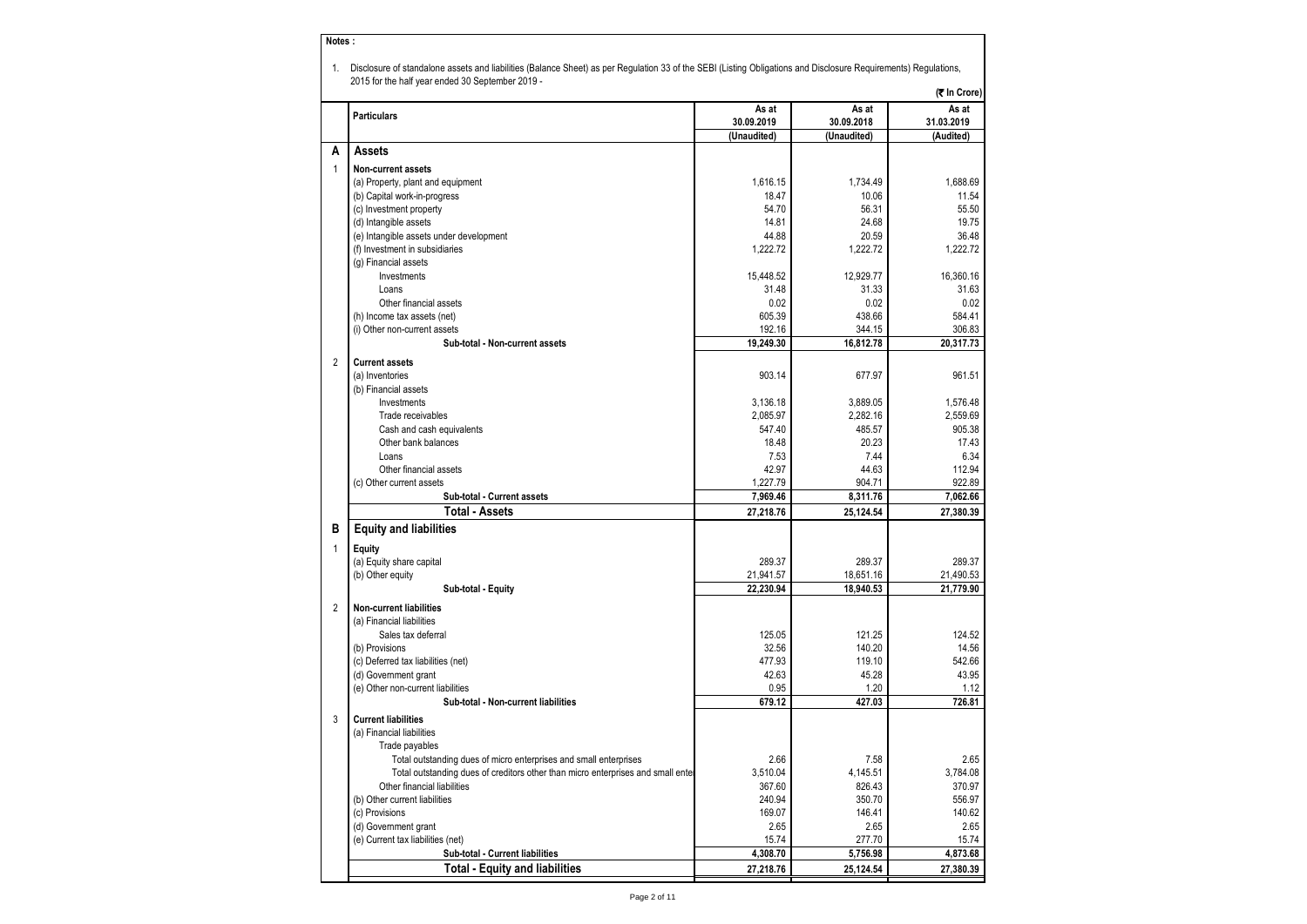| <b>Particulars</b>                                                         | Half year ended |          | Half year ended |          |                          | (₹ In Crore) |
|----------------------------------------------------------------------------|-----------------|----------|-----------------|----------|--------------------------|--------------|
|                                                                            | 30.09.2019      |          | 30.09.2018      |          | Year ended<br>31.03.2019 |              |
|                                                                            | (Unaudited)     |          | (Unaudited)     |          | (Audited)                |              |
| <b>Operating activities</b>                                                |                 |          |                 |          |                          |              |
| Profit before tax                                                          |                 | 3,187.69 |                 | 3,268.20 |                          | 6,703.16     |
| Adjustments to reconcile profit before tax to net cash flows:              |                 |          |                 |          |                          |              |
| Add:                                                                       |                 |          |                 |          |                          |              |
| i)<br>Depreciation and amortisation                                        | 121.48          |          | 141.48          |          | 265.69                   |              |
| ii)<br>Loss on property, plant and equipment sold,                         |                 |          |                 |          |                          |              |
| demolished, discarded and scrapped                                         | 11.63           |          | 4.22            |          | 8.41                     |              |
| Provision for doubtful debts and advances<br>iii)                          | 20.00           |          |                 |          | 1.19                     |              |
| iv)<br>Exchange rate differences on cash and cash equivalents              | 4.11            |          | 27.06           |          | 26.96                    |              |
| V)<br>Exchange loss/(gain) on trade receivables                            | 1.67            |          | (1.70)          |          | 2.94                     |              |
| vi)<br>Exchange loss/(gain) on import payables                             | $\sim$          |          |                 |          | (0.02)                   |              |
| vii)<br>Interest adjustment on Government grant                            | 0.53            |          | 0.48            |          | 0.96                     |              |
| viii)<br>Interest expense                                                  | 1.25            |          | 0.14            |          | 3.52                     |              |
|                                                                            |                 | 160.67   |                 | 171.68   |                          | 309.65       |
| Less:                                                                      |                 |          |                 |          |                          |              |
| i)<br>Investment income included in above:                                 |                 |          |                 |          |                          |              |
| Interest income on fixed income securities                                 | 7.23            |          | 5.42            |          | 24.33                    |              |
| Interest income on fixed maturity plans                                    | 449.15          |          | 393.40          |          | 829.65                   |              |
| Profit on sale of other investments, net                                   | 0.34            |          | 0.88            |          | 1.92                     |              |
| Gain on valuation and gain on realisation of mutual funds measured at fair | 229.96          |          | 101.53          |          | 361.19                   |              |
| value through profit or loss                                               |                 |          |                 |          |                          |              |
| Dividend income on investments in subsidiaries                             | 103.80          |          | 94.36           |          | 94.36                    |              |
| Dividend income on other strategic investments                             | 11.38           |          |                 |          |                          |              |
| Amortisation of premium/discount on acquisition of fixed income            | 14.82           |          | 38.01           |          | 48.21                    |              |
| securities                                                                 |                 |          |                 |          |                          |              |
|                                                                            | 816.68          |          | 633.60          |          | 1,359.66                 |              |
| ii)<br>Provision for doubtful debts and advances written back (net)        |                 |          |                 |          | 1.22                     |              |
| iii)<br>Liabilities no longer required written-back                        | 7.70            |          | 29.86           |          | 89.51                    |              |
| iv)<br>Government grants                                                   | 1.33            |          | 1.33            |          | 2.65                     |              |
| V)<br>Exceptional item - NCCD reversal                                     |                 |          |                 |          | 342.00                   |              |
| vi)<br>Surplus on sale of property, plant and equipment                    | 4.18            |          | 0.88            |          | 55.05                    |              |
|                                                                            |                 | (829.89) |                 | (665.67) |                          | (1,850.09)   |
|                                                                            |                 | 2,518.47 |                 | 2,774.21 |                          | 5,162.72     |
| Change in assets and liabilities                                           |                 |          |                 |          |                          |              |
| i)<br>(Increase)/decrease in inventories                                   | 58.37           |          | 64.61           |          | (218.93)                 |              |
| ii)<br>(Increase)/decrease in trade receivables                            | 452.05          |          | (788.59)        |          | (1,070.47)               |              |
| iii)<br>(Increase)/decrease in loans and other assets                      | (176.43)        |          | (520.95)        |          | (167.67)                 |              |
| iv)<br>Increase/(decrease) in liabilities and provisions                   | (557.16)        |          | 955.09          |          | 754.06                   |              |
|                                                                            |                 | (223.17) |                 | (289.84) |                          | (703.01)     |
| Annuity payments (net) to VRS/Welfare scheme optees                        |                 | (0.16)   |                 | (5.79)   |                          | (5.84)       |
| Net cash from operating activities before income-tax                       |                 | 2,295.14 |                 | 2,478.58 |                          | 4,453.87     |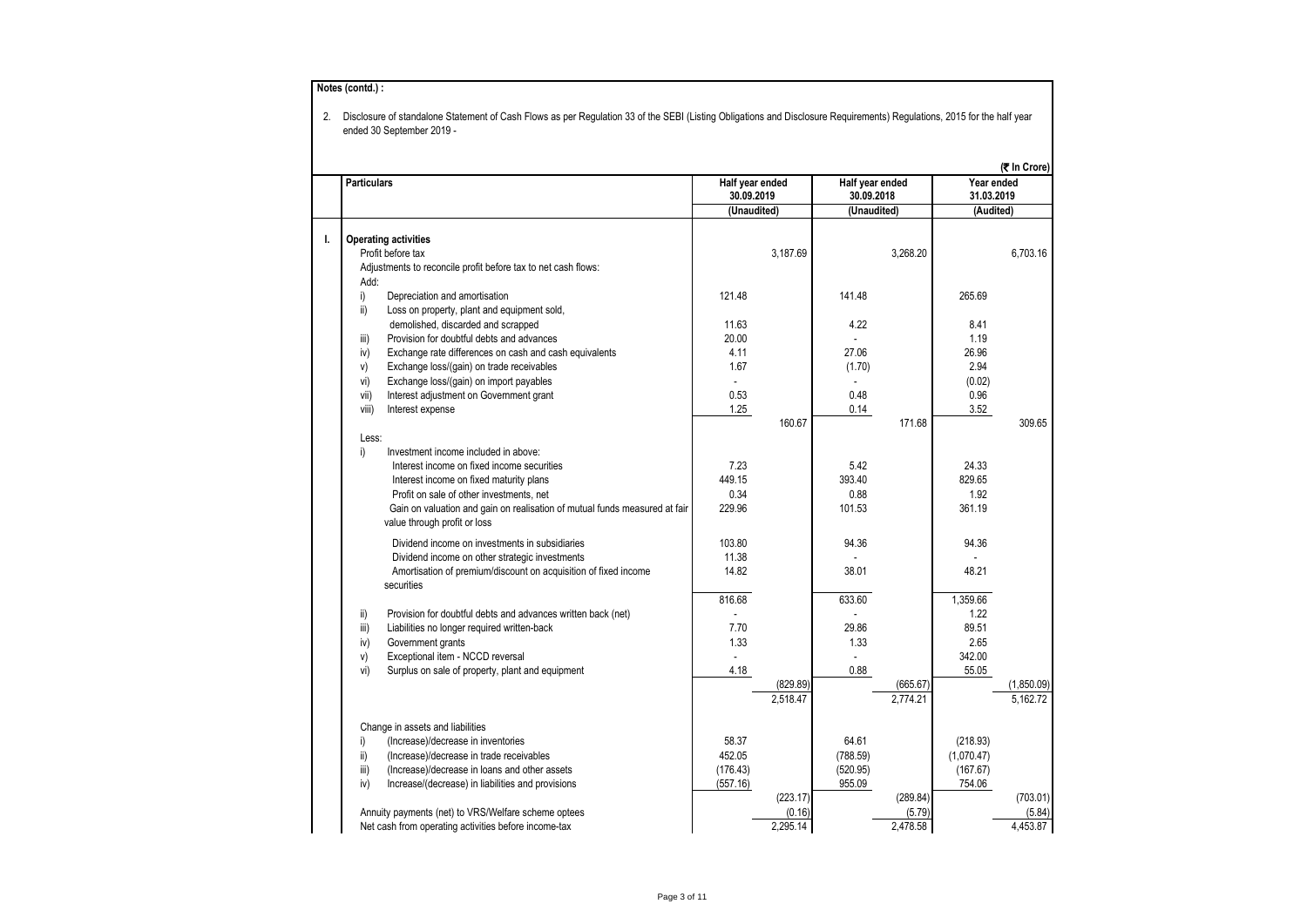|      |                                                                                                                                                                                                                                                                                                                                                                                                                                                                                                                                                                                                                   | (そ In Crore)                                                                                                                              |                                                                                                                                  |                                                                                                                                        |  |  |  |  |
|------|-------------------------------------------------------------------------------------------------------------------------------------------------------------------------------------------------------------------------------------------------------------------------------------------------------------------------------------------------------------------------------------------------------------------------------------------------------------------------------------------------------------------------------------------------------------------------------------------------------------------|-------------------------------------------------------------------------------------------------------------------------------------------|----------------------------------------------------------------------------------------------------------------------------------|----------------------------------------------------------------------------------------------------------------------------------------|--|--|--|--|
|      | <b>Particulars</b>                                                                                                                                                                                                                                                                                                                                                                                                                                                                                                                                                                                                | Half year ended<br>30.09.2019                                                                                                             | Half year ended<br>30.09.2018                                                                                                    | Year ended<br>31.03.2019                                                                                                               |  |  |  |  |
|      |                                                                                                                                                                                                                                                                                                                                                                                                                                                                                                                                                                                                                   | (Unaudited)                                                                                                                               | (Unaudited)                                                                                                                      | (Audited)                                                                                                                              |  |  |  |  |
|      | Income-tax refund / (paid) for earlier years (net)<br>Income-tax paid                                                                                                                                                                                                                                                                                                                                                                                                                                                                                                                                             | (729.74)                                                                                                                                  | (750.90)                                                                                                                         | (10.00)<br>(1,954.34)                                                                                                                  |  |  |  |  |
|      | Net cash flow from / (used in) operating activities                                                                                                                                                                                                                                                                                                                                                                                                                                                                                                                                                               | 1,565.40                                                                                                                                  | 1,727.68                                                                                                                         | 2,489.53                                                                                                                               |  |  |  |  |
| Ш.   | <b>Investing activities</b>                                                                                                                                                                                                                                                                                                                                                                                                                                                                                                                                                                                       |                                                                                                                                           |                                                                                                                                  |                                                                                                                                        |  |  |  |  |
|      | Sale of investments<br>i)<br>Purchase of investments<br>ii)<br>iii)<br>Sale/(purchase) of liquid mutual funds, etc., net<br>(Increase) / decrease in other bank balances<br>iv)<br>Purchase of property, plant and equipment (including advances)<br>V)<br>Sale proceeds of property plant and equipment<br>vi)<br>Capital expenditure on development of technical know-how<br>vii)<br>ix)<br>Investment income<br>Interest income on fixed income securities<br>Dividend income on investments in subsidiaries<br>Dividend income on other strategic investments<br>(Increase) / decrease in interest receivable | 2.075.51<br>(1,008.73)<br>(958.75)<br>(1.05)<br>(84.86)<br>7.84<br>(8.40)<br>21.56<br>7.23<br>103.80<br>11.38<br>122.41<br>8.71<br>131.12 | 6.721.28<br>(5,859.05)<br>(781.65)<br>(3.17)<br>(80.70)<br>4.49<br>(4.89)<br>(3.69)<br>5.42<br>94.36<br>99.78<br>(1.42)<br>98.36 | 9.140.38<br>(9,600.95)<br>214.81<br>(0.37)<br>(163.53)<br>76.16<br>(20.78)<br>(354.28)<br>24.33<br>94.36<br>118.69<br>(8.49)<br>110.20 |  |  |  |  |
|      | Net cash flow from / (used in) investing activities                                                                                                                                                                                                                                                                                                                                                                                                                                                                                                                                                               | 152.68                                                                                                                                    | 94.67                                                                                                                            | (244.08)                                                                                                                               |  |  |  |  |
| III. | <b>Financing activities</b>                                                                                                                                                                                                                                                                                                                                                                                                                                                                                                                                                                                       |                                                                                                                                           |                                                                                                                                  |                                                                                                                                        |  |  |  |  |
|      | Interest expense<br>i)<br>ii)<br>Deferral of sales tax deferral liability<br>iii)<br>Dividend paid<br>Corporate dividend tax paid<br>iv)                                                                                                                                                                                                                                                                                                                                                                                                                                                                          | (1.25)<br>(1,735.15)<br>(335.55)                                                                                                          | (0.14)<br>(1,733.03)<br>(337.49)                                                                                                 | (3.52)<br>2.79<br>(1,735.83)<br>(337.49)                                                                                               |  |  |  |  |
|      | Net cash flow from / (used in) financing activities                                                                                                                                                                                                                                                                                                                                                                                                                                                                                                                                                               | (2,071.95)                                                                                                                                | (2,070.66)                                                                                                                       | (2,074.05)                                                                                                                             |  |  |  |  |
|      | Net change in cash and cash equivalents                                                                                                                                                                                                                                                                                                                                                                                                                                                                                                                                                                           | (353.87)                                                                                                                                  | (248.31)                                                                                                                         | 171.40                                                                                                                                 |  |  |  |  |
|      | Cash and cash equivalents at the beginning of the year<br>Add/(Less) : Effects of exchange rate differences on cash and cash equivalents<br>Cash and cash equivalents at the end of the year                                                                                                                                                                                                                                                                                                                                                                                                                      | 905.38<br>(4.11)<br>547.40                                                                                                                | 760.94<br>(27.06)<br>485.57<br>÷.                                                                                                | 760.94<br>(26.96)<br>905.38<br>$\blacksquare$                                                                                          |  |  |  |  |
|      |                                                                                                                                                                                                                                                                                                                                                                                                                                                                                                                                                                                                                   |                                                                                                                                           |                                                                                                                                  |                                                                                                                                        |  |  |  |  |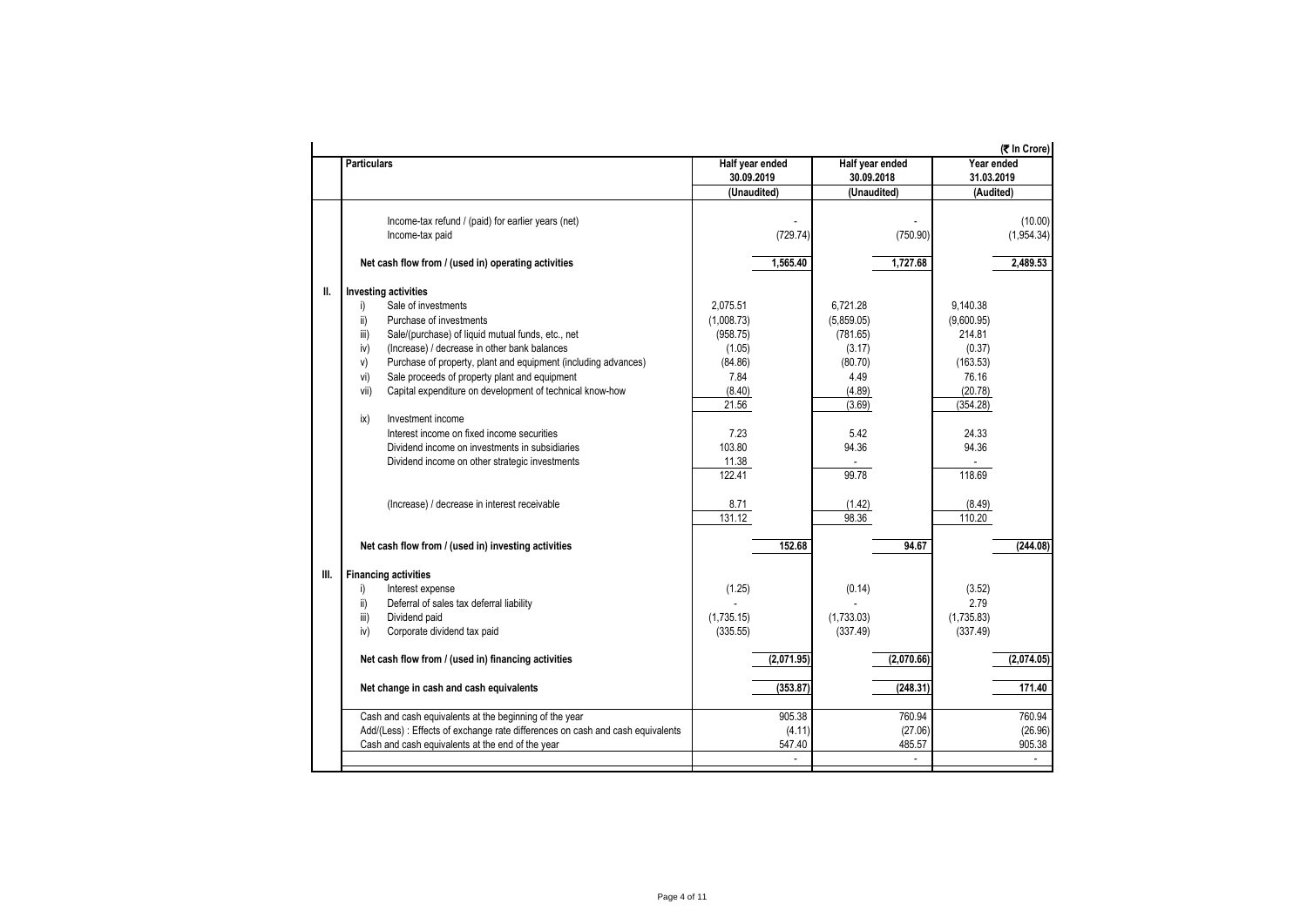# **Notes (contd.) :**

3 The Company, during the year ended 31 March 2015, had expensed off the payments made towards deposit of 'National Calamity Contingent Duty' (NCCD) and applicable education cess and secondary and higher education cess thereon, together with interest and penalty amounting to  $\bar{\tau}$  342.00 crore for the period from 1 April 2007 to 30 September 2014, pursuant to an order from the Honourable High Court of Uttarakhand on 9 October 2014 that the levy of NCCD is out of the purview of exemptions granted to the Company under the scheme of incentives for industries in certain identified growth areas in Uttarakhand.

In the previous year, pursuant to a special leave petition filed by the Company, the Honourable Supreme Court vide its judgement dtd. 27 March 2019 has held that the Company is not liable to pay NCCD, education cess and secondary and higher education cess; and set aside the orders of Division Bench of Nainital High Court and quashed the show cause notices. The Company has accordingly reversed the charge of  $\bar{\tau}$  342.00 crore as an exceptional item in 2018-19; and has disclosed the corresponding amount in the Balance Sheet as "Deposits receivable from the Government".

- 4 Pursuant to The Taxation Laws (Amendment) Ordinance 2019, promulgated on 20 September 2019, the Company intends to exercise the option permitted u/s 115BAA of the Income Tax Act, 1961 to compute income tax at the revised rate (i.e 25.17%) from the current financial year. Arising out of this change, total tax expense (current & deferred tax) for current quarter includes reversal of  $\bar{\tau}$  182.38 crore for the previous quarter of the current financial year.
- 5 Figures for previous year / period have been regrouped wherever necessary.
- 6 The above results have been reviewed by the Audit Committee, approved by the Board of Directors in the meeting held on 23 October 2019 and subjected to a limited review by the statutory auditors.

**By order of the Board of Directors For Bajaj Auto Limited**

Pune **Rahul Bajaj** Date: 23 October 2019 **Chairman**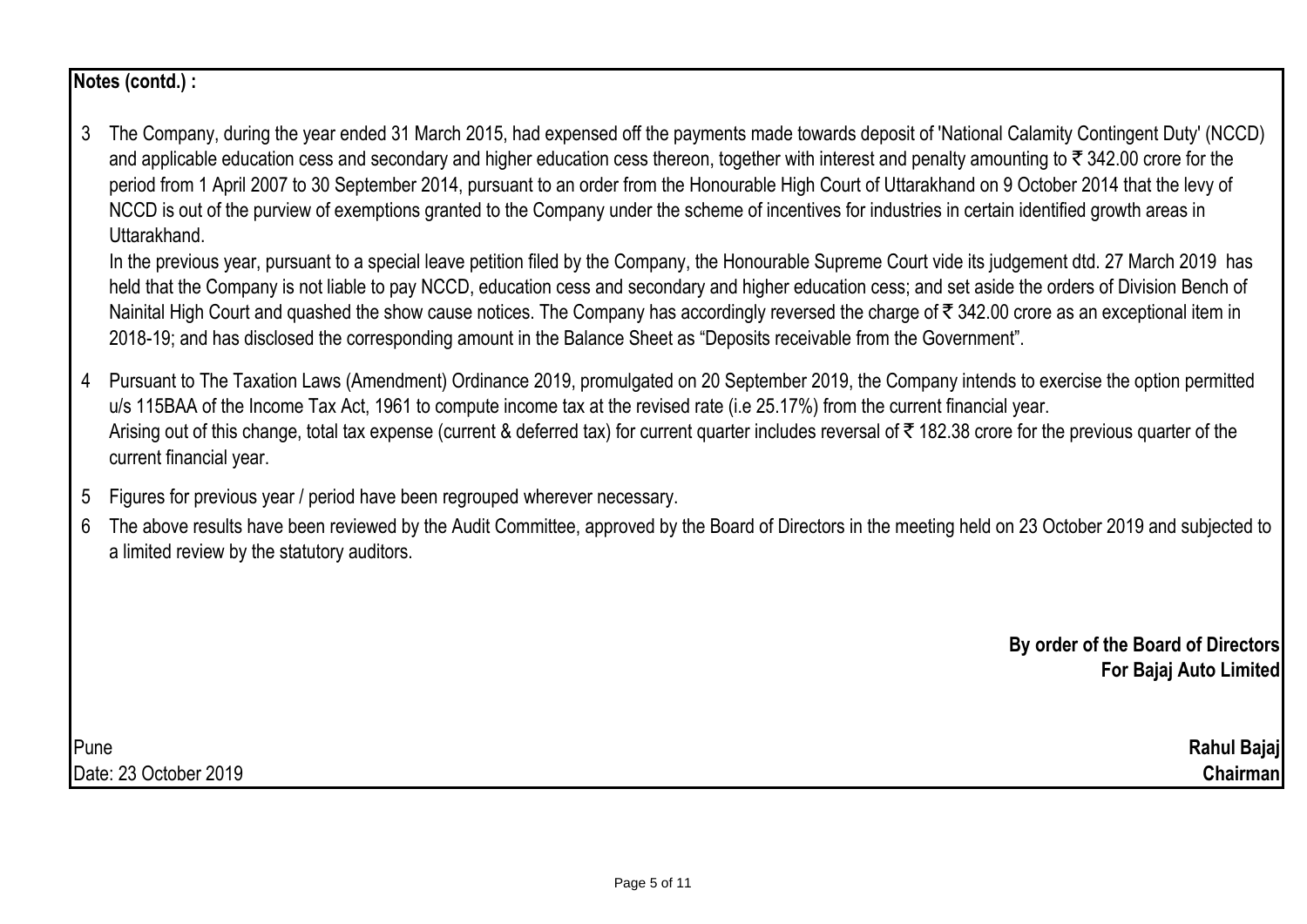

### **Bajaj Auto Limited CIN : L65993PN2007PLC130076**

**Registered Office : Mumbai - Pune Road, Akurdi, Pune 411 035**

**Website : www.bajajauto.com ; E-mail : investors@bajajauto.co.in ; Telephone : +91 20 27472851 ; Fax : +91 20 27407380**

### **Statement of consolidated unaudited financial results for the quarter and half year ended 30 September 2019**

|                |                                                                                |             |               |                |             | (₹ In Crore)    |            |
|----------------|--------------------------------------------------------------------------------|-------------|---------------|----------------|-------------|-----------------|------------|
|                | <b>Particulars</b>                                                             |             | Quarter ended |                |             | Half year ended | Year ended |
|                |                                                                                | 30.09.2019  | 30.06.2019    | 30.09.2018     | 30.09.2019  | 30.09.2018      | 31.03.2019 |
|                |                                                                                | (Unaudited) | (Unaudited)   | (Unaudited)    | (Unaudited) | (Unaudited)     | (Audited)  |
| $\overline{1}$ | <b>Revenue from operations</b>                                                 |             |               |                |             |                 |            |
|                | (a) Revenue from contracts with customers                                      | 7,499.21    | 7,565.01      | 7,831.79       | 15,064.22   | 15,098.98       | 29,567.25  |
|                | (b) Other operating revenue                                                    | 208.11      | 190.81        | 204.55         | 398.92      | 402.25          | 790.38     |
|                | Total revenue from operations                                                  | 7.707.32    | 7,755.82      | 8.036.34       | 15,463.14   | 15,501.23       | 30.357.63  |
| 2              | Other income                                                                   | 393.44      | 337.45        | 310.40         | 730.89      | 562.95          | 1,344.49   |
| 3              | Total income (1+2)                                                             | 8.100.76    | 8.093.27      | 8.346.74       | 16,194.03   | 16,064.18       | 31,702.12  |
| 4              | <b>Expenses</b>                                                                |             |               |                |             |                 |            |
|                | (a) Cost of raw materials and components consumed                              | 5,265.18    | 5,001.27      | 5,416.24       | 10,266.45   | 10,221.57       | 20,274.72  |
|                | (b) Purchase of traded goods                                                   | 400.21      | 338.17        | 413.93         | 738.38      | 768.49          | 1,579.38   |
|                | c) Changes in inventories of finished goods, work-in-progress and traded goods | (228.39)    | 224.33        | (46.33)        | (4.06)      | 88.09           | (56.42)    |
|                | d) Employee benefits expense                                                   | 338.89      | 360.91        | 312.40         | 699.80      | 626.75          | 1,256.89   |
|                | e) Finance costs                                                               | 1.24        | 0.54          | 0.31           | 1.78        | 0.62            | 4.48       |
|                | f) Depreciation and amortisation expense                                       | 61.34       | 60.14         | 71.51          | 121.48      | 141.48          | 265.69     |
|                | g) Other expenses                                                              | 661.35      | 639.49        | 532.99         | 1.300.84    | 1.055.61        | 2.143.65   |
|                | (h) Expenses capitalised                                                       | (8.75)      | (5.47)        | (6.20)         | (14.22)     | (10.56)         | (30.10)    |
|                | <b>Total expenses</b>                                                          | 6,491.07    | 6,619.38      | 6,694.85       | 13,110.45   | 12,892.05       | 25,438.29  |
| 5              | Share of profits of associate                                                  | 120.12      | (8.62)        | 104.85         | 111.50      | 126.70          | 349.75     |
| 6              | Profit before exceptional items and tax (3-4+5)                                | 1,729.81    | 1,465.27      | 1,756.74       | 3,195.08    | 3,298.83        | 6,613.58   |
| $\overline{7}$ | Exceptional items (See note 4)                                                 |             |               |                |             |                 | (342.00)   |
| 8              | Profit before tax (6-7)                                                        | 1,729.81    | 1.465.27      | 1.756.74       | 3,195.08    | 3,298.83        | 6,955.58   |
| 9              | Tax expense                                                                    |             |               |                |             |                 |            |
|                | (a) Current tax                                                                | 267.93      | 440.83        | 522.29         | 708.76      | 1,012.86        | 1,818.59   |
|                | b) Deferred tax                                                                | (61.44)     | 12.28         | (22.12)        | (49.16)     | (12.37)         | 209.39     |
|                | Total tax expense (See note 5)                                                 | 206.49      | 453.11        | 500.17         | 659.60      | 1,000.49        | 2,027.98   |
| 10             | Profit after tax (8-9)                                                         | 1,523.32    | 1,012.16      | 1,256.57       | 2,535.48    | 2,298.34        | 4,927.60   |
| 11             | Profit attributable to non-controlling interest                                | 0.01        | (0.01)        |                |             | (0.01)          | (0.01)     |
| 12             | Profit for the period (10-11)                                                  | 1,523.31    | 1,012.17      | 1,256.57       | 2,535.48    | 2,298.35        | 4,927.61   |
| 13             | Other comprehensive income, net of tax                                         |             |               |                |             |                 |            |
|                | (a) Items that will not be reclassified to profit or loss                      | (9.39)      | 57.27         | (3.90)         | 47.88       | (7.80)          | 67.84      |
|                | (b) Items that will be reclassified to profit or loss                          | (86.42)     | 12.49         | (53.01)        | (73.93)     | (256.88)        | (113.19)   |
|                | Total other comprehensive income, net of tax                                   | (95.81)     | 69.76         | (56.91)        | (26.05)     | (264.68)        | (45.35)    |
| 14             | Total comprehensive income (12+13)                                             | 1.427.50    | 1.081.93      | 1.199.66       | 2.509.43    | 2.033.67        | 4,882.26   |
|                |                                                                                |             |               |                |             |                 |            |
| 15             | Profit attributable to:                                                        |             |               |                |             |                 |            |
|                | Owners of the company                                                          | 1,523.31    | 1,012.17      | 1,256.57       | 2,535.48    | 2,298.35        | 4,927.61   |
|                |                                                                                |             |               |                |             |                 |            |
|                | Non-controlling interests                                                      | 0.01        | (0.01)        | $\overline{a}$ |             | (0.01)          | (0.01)     |
| 16             | Total comprehensive income attributable to:                                    |             |               |                |             |                 |            |
|                | Owners of the company                                                          | 1,427.50    | 1,081.93      | 1,199.66       | 2,509.43    | 2,033.67        | 4,882.26   |
|                | Non-controlling interests                                                      | 0.01        | (0.01)        | $\mathbb{L}^+$ | $\sim$      | (0.01)          | (0.01)     |
|                |                                                                                |             |               |                |             |                 |            |
| 17             | Paid-up equity share capital (Face value of ₹ 10)                              | 289.37      | 289.37        | 289.37         | 289.37      | 289.37          | 289.37     |
| 18             | Other equity                                                                   |             |               |                |             |                 | 22,944.44  |
| 19             | Basic and diluted earnings per share (₹) (not annualised)                      | 52.6        | 35.0          | 43.4           | 87.6        | 79.4            | 170.3      |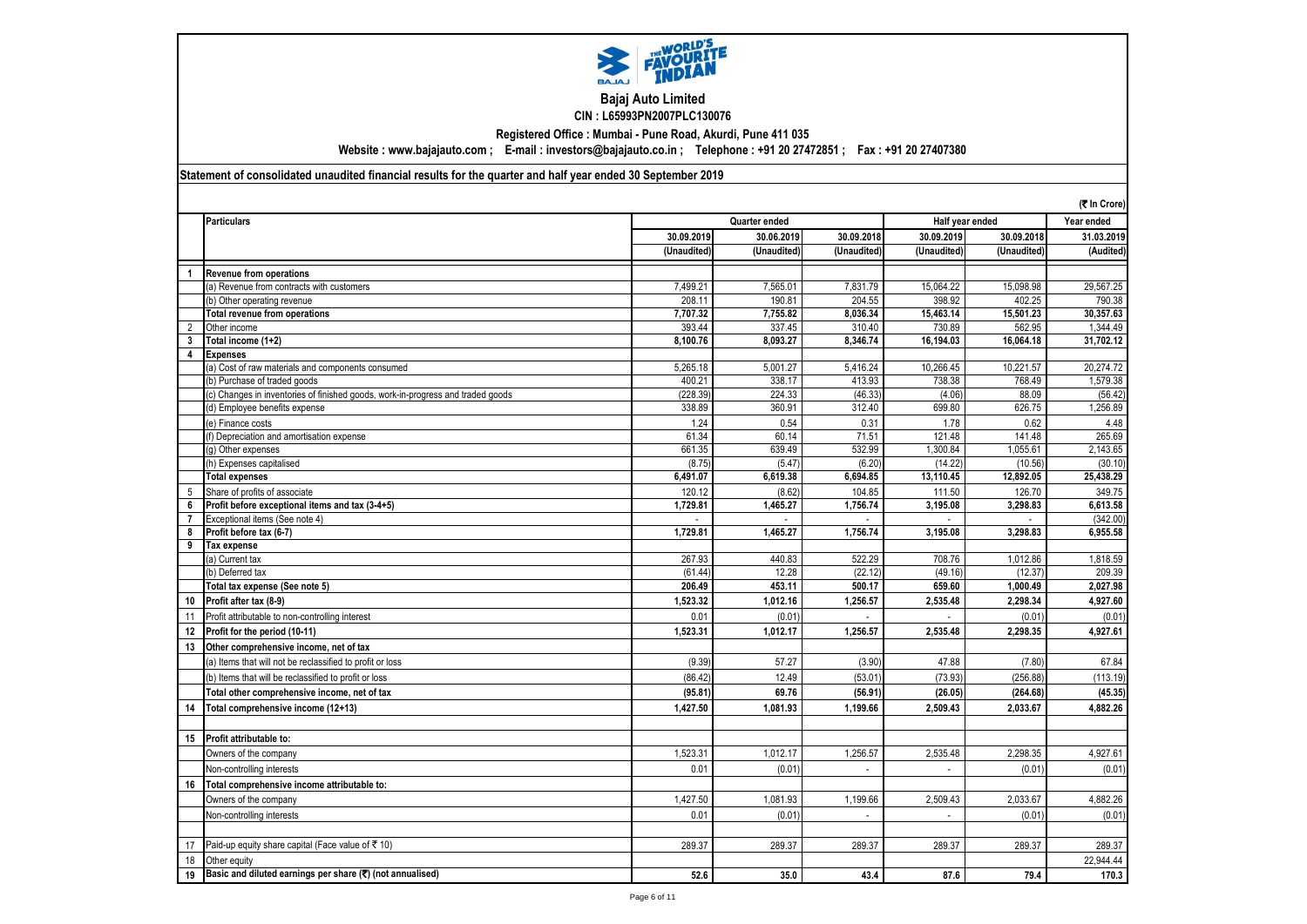| Segment-wise revenue, results and capital employed (consolidated) |                                             |             |                      |             |                 |             |              |  |  |
|-------------------------------------------------------------------|---------------------------------------------|-------------|----------------------|-------------|-----------------|-------------|--------------|--|--|
|                                                                   |                                             |             |                      |             |                 |             | (そ In Crore) |  |  |
|                                                                   | <b>Particulars</b>                          |             | <b>Quarter ended</b> |             | Half year ended |             | Year ended   |  |  |
|                                                                   |                                             | 30.09.2019  | 30.06.2019           | 30.09.2018  | 30.09.2019      | 30.09.2018  | 31.03.2019   |  |  |
|                                                                   |                                             | (Unaudited) | (Unaudited)          | (Unaudited) | (Unaudited)     | (Unaudited) | (Audited)    |  |  |
|                                                                   | <b>Segment revenue</b>                      |             |                      |             |                 |             |              |  |  |
|                                                                   | Automotive                                  | 7,725.09    | 7,756.06             | 8,049.20    | 15,481.15       | 15,524.94   | 30,436.82    |  |  |
|                                                                   | Investments                                 | 375.67      | 337.21               | 297.54      | 712.88          | 539.24      | 1,265.30     |  |  |
|                                                                   | <b>Total</b>                                | 8,100.76    | 8,093.27             | 8,346.74    | 16,194.03       | 16,064.18   | 31,702.12    |  |  |
| $\overline{\mathbf{2}}$                                           | Segment profit before tax and finance costs |             |                      |             |                 |             |              |  |  |
|                                                                   | Automotive                                  | 1,356.28    | 1,129.35             | 1,460.18    | 2,485.63        | 2,761.57    | 5,697.47     |  |  |
|                                                                   | Investments                                 | 374.77      | 336.46               | 296.87      | 711.23          | 537.88      | 1,262.59     |  |  |
|                                                                   | Total                                       | 1,731.05    | 1,465.81             | 1,757.05    | 3,196.86        | 3,299.45    | 6,960.06     |  |  |
|                                                                   | Less: Finance costs                         | 1.24        | 0.54                 | 0.31        | 1.78            | 0.62        | 4.48         |  |  |
|                                                                   | Total profit before tax                     | 1,729.81    | 1,465.27             | 1,756.74    | 3,195.08        | 3,298.83    | 6,955.58     |  |  |
| $\overline{\mathbf{3}}$                                           | Capital employed                            |             |                      |             |                 |             |              |  |  |
|                                                                   | <b>Segment assets</b>                       |             |                      |             |                 |             |              |  |  |
|                                                                   | Automotive                                  | 9,288.76    | 9,407.26             | 9,252.91    | 9,288.76        | 9,252.91    | 9,903.53     |  |  |
|                                                                   | Investments                                 | 18,765.22   | 19,587.79            | 16,877.71   | 18,765.22       | 16,877.71   | 18,346.47    |  |  |
|                                                                   | Unallocable                                 | 605.39      | 398.18               | 438.66      | 605.39          | 438.66      | 584.41       |  |  |
|                                                                   | Sub-total                                   | 28,659.37   | 29,393.23            | 26,569.28   | 28,659.37       | 26,569.28   | 28,834.41    |  |  |
|                                                                   | <b>Segment liabilities</b>                  |             |                      |             |                 |             |              |  |  |
|                                                                   | Automotive                                  | 4,323.86    | 4,332.68             | 5,618.08    | 4,323.86        | 5,618.08    | 4,871.07     |  |  |
|                                                                   | Investments                                 |             |                      |             |                 |             |              |  |  |
|                                                                   | Unallocable                                 | 15.74       | 15.74                | 277.70      | 15.74           | 277.70      | 15.74        |  |  |
|                                                                   | Sub-total                                   | 4,339.60    | 4,348.42             | 5,895.78    | 4,339.60        | 5,895.78    | 4,886.81     |  |  |
|                                                                   | <b>Capital employed</b>                     |             |                      |             |                 |             |              |  |  |
|                                                                   | Automotive                                  | 4,964.90    | 5,074.58             | 3,634.83    | 4,964.90        | 3,634.83    | 5,032.46     |  |  |
|                                                                   | Investments                                 | 18,765.22   | 19,587.79            | 16,877.71   | 18,765.22       | 16,877.71   | 18,346.47    |  |  |
|                                                                   | Unallocable                                 | 589.65      | 382.44               | 160.96      | 589.65          | 160.96      | 568.67       |  |  |
|                                                                   | Total                                       | 24,319.77   | 25,044.81            | 20,673.50   | 24,319.77       | 20,673.50   | 23,947.60    |  |  |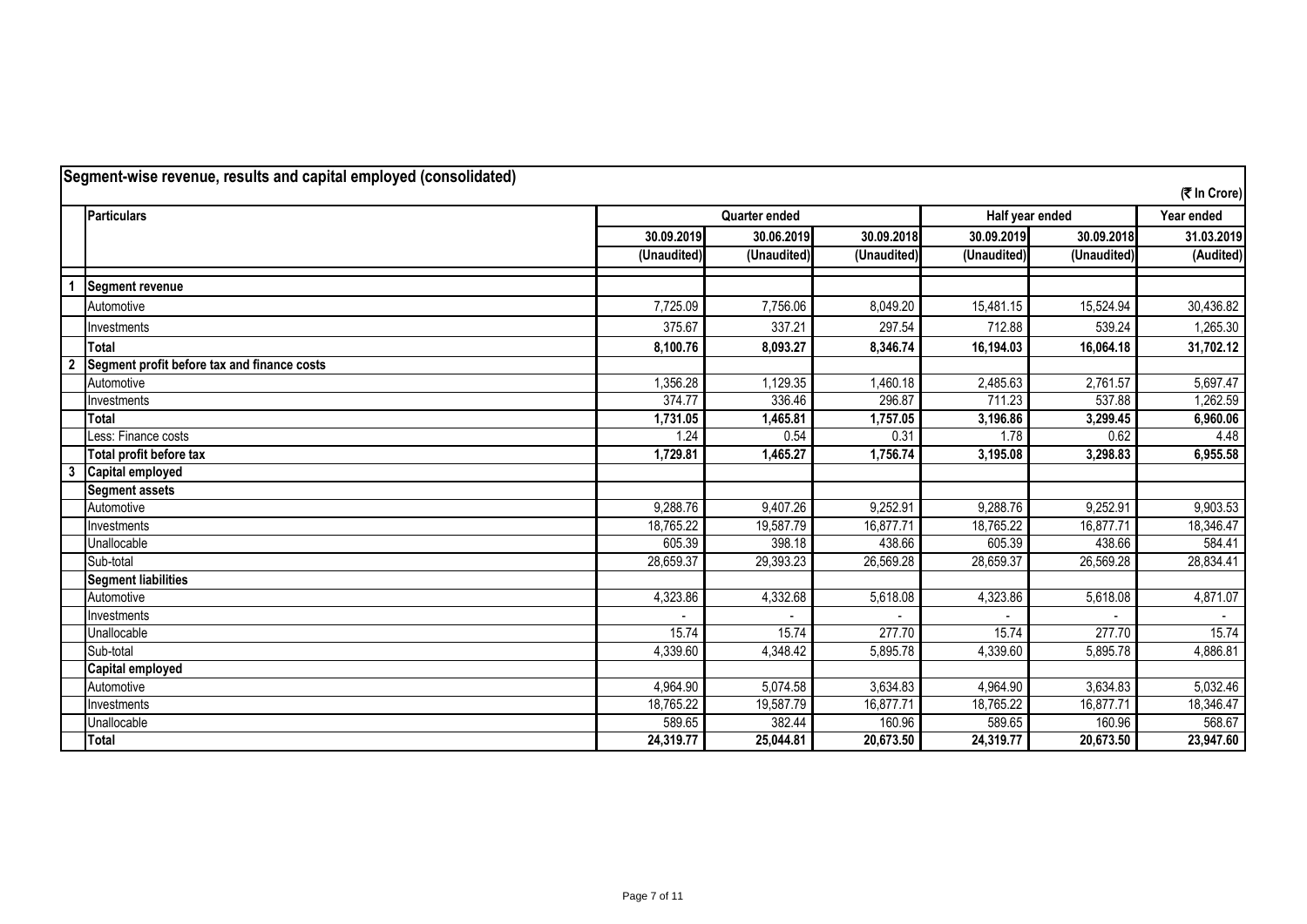#### **Notes :**

|  | The consolidated financial results include results of the following companies: |  |  |  |  |  |  |  |  |
|--|--------------------------------------------------------------------------------|--|--|--|--|--|--|--|--|
|--|--------------------------------------------------------------------------------|--|--|--|--|--|--|--|--|

| Name of the company                       | % shareholding and<br>voting power of Bajaj<br>Auto Limited | Segment    | Consolidated as |
|-------------------------------------------|-------------------------------------------------------------|------------|-----------------|
| a. PT. Baiai Auto Indonesia               | 99.25%                                                      | Automotive | Subsidiary      |
| b. Baiai Auto International Holdings BV * | 100%                                                        | Automotive | Subsidiary      |
|                                           |                                                             |            |                 |

\* The consolidated financial results of Bajaj Auto International Holdings BV include 47.99% interest in KTM AG as an associate.

2. Disclosure of consolidated assets and liabilities (Balance Sheet) as per Regulation 33 of the SEBI (Listing Obligations and Disclosure Requirements) Regulations, 2015 for the half year ended 30 September 2019 - **(**` **In Crore)**

|                | <b>Particulars</b>                                                                   | As at                  | As at               | As at               |
|----------------|--------------------------------------------------------------------------------------|------------------------|---------------------|---------------------|
|                |                                                                                      | 30.09.2019             | 30.09.2018          | 31.03.2019          |
|                |                                                                                      | (Unaudited)            | (Unaudited)         | (Audited)           |
| A              | Assets                                                                               |                        |                     |                     |
| 1              | <b>Non-current assets</b>                                                            |                        |                     |                     |
|                | (a) Property, plant and equipment                                                    | 1,616.15               | 1,734.49            | 1,688.69            |
|                | (b) Capital work-in-progress                                                         | 18.47                  | 10.06               | 11.54               |
|                | (c) Investment property                                                              | 54.70                  | 56.31               | 55.50               |
|                | (d) Intangible assets                                                                | 14.81<br>44.88         | 24.68<br>20.59      | 19.75<br>36.48      |
|                | (e) Intangible assets under development<br>(f) Investment in associate of subsidiary | 2.655.94               | 2.654.92            | 2,666.21            |
|                | (g) Financial assets                                                                 |                        |                     |                     |
|                | Investments                                                                          | 15,448.52              | 12,929.77           | 16,360.16           |
|                | Loans                                                                                | 31.48                  | 31.33               | 31.66               |
|                | Other financial assets                                                               | 0.02                   | 0.02                | 0.02                |
|                | (h) Income tax assets (net)                                                          | 605.39                 | 438.66              | 584.41              |
|                | (i) Other non-current assets                                                         | 192.16                 | 344.15              | 306.83              |
|                | Sub-total - Non-current assets                                                       | 20,682.52              | 18,244.98           | 21,761.25           |
| $\overline{2}$ | <b>Current assets</b>                                                                |                        |                     |                     |
|                | (a) Inventories                                                                      | 903.14                 | 677.97              | 961.51              |
|                | (b) Financial assets                                                                 |                        |                     |                     |
|                | Investments                                                                          | 3,136.18               | 3,889.05            | 1,576.48            |
|                | Trade receivables                                                                    | 2.085.97               | 2.282.16            | 2.559.69            |
|                | Cash and cash equivalents                                                            | 554.01                 | 497.88              | 915.64              |
|                | Other bank balances                                                                  | 18.48                  | 20.23               | 17.43               |
|                | Loans                                                                                | 7.53                   | 7.44                | 6.34                |
|                | Other financial assets                                                               | 42.97                  | 44.63               | 112.94              |
|                | (c) Other current assets                                                             | 1,228.57               | 904.94              | 923.13              |
|                | Sub-total - Current assets                                                           | 7,976.85               | 8,324.30            | 7,073.16            |
|                | <b>Total - Assets</b>                                                                | 28,659.37              | 26,569.28           | 28,834.41           |
| в              | <b>Equity and liabilities</b>                                                        |                        |                     |                     |
|                |                                                                                      |                        |                     |                     |
| 1              | Equity                                                                               |                        |                     |                     |
|                | (a) Equity share capital                                                             | 289.37                 | 289.37<br>20,095.84 | 289.37<br>22,944.44 |
|                | (b) Other equity                                                                     | 23,382.13<br>23,671.50 | 20,385.21           | 23,233.81           |
|                | Equity attributable to owners of the Company<br>(c) Non-controlling interest         | 0.01                   | 0.01                | 0.01                |
|                | Subtotal - Total equity                                                              | 23,671.51              | 20,385.22           | 23,233.82           |
|                |                                                                                      |                        |                     |                     |
| $\overline{2}$ | Non-current liabilities                                                              |                        |                     |                     |
|                | (a) Financial liabilities                                                            |                        |                     |                     |
|                | Sales tax deferral                                                                   | 125.05                 | 121.25              | 124.52              |
|                | (b) Provisions                                                                       | 32.56                  | 140.20              | 14.56               |
|                | (c) Deferred tax liabilities (net)                                                   | 477.93<br>42.63        | 119.10              | 542.66<br>43.95     |
|                | (d) Government grant<br>(e) Other non-current liabilities                            | 0.95                   | 45.28<br>1.20       | 1.12                |
|                | Sub-total - Non-current liabilities                                                  | 679.12                 | 427.03              | 726.81              |
|                |                                                                                      |                        |                     |                     |
| 3              | <b>Current liabilities</b>                                                           |                        |                     |                     |
|                | (a) Financial liabilities                                                            |                        |                     |                     |
|                | Trade payables                                                                       |                        |                     |                     |
|                | Total outstanding dues of micro enterprises and small enterpris                      | 2.66                   | 7.58                | 2.65                |
|                | Total outstanding dues of creditors other than micro enterprises                     | 3,510.08               | 4,145.56            | 3,784.18            |
|                | Other financial liabilities                                                          | 367.60                 | 826.43              | 370.97              |
|                | (b) Other current liabilities                                                        | 240.94<br>169.07       | 350.70              | 556.97              |
|                | (c) Provisions                                                                       | 2.65                   | 146.41<br>2.65      | 140.62<br>2.65      |
|                | (d) Government grant<br>(e) Current tax liabilities (net)                            | 15.74                  | 277.70              | 15.74               |
|                | Sub-total - Current liabilities                                                      | 4,308.74               | 5,757.03            | 4,873.78            |
|                | <b>Total - Equity and liabilities</b>                                                |                        | 26,569.28           |                     |
|                |                                                                                      | 28,659.37              |                     | 28,834.41           |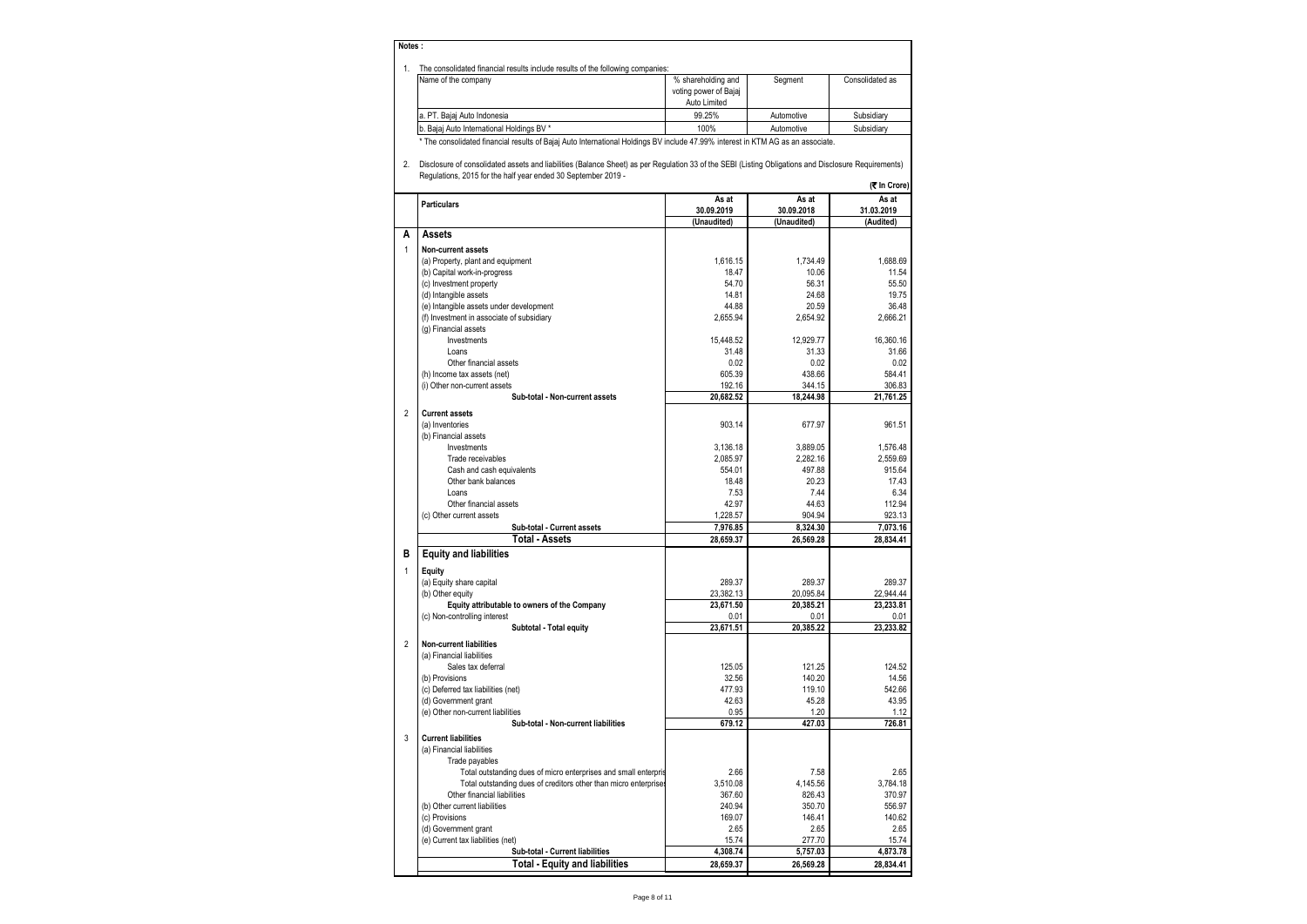|                                                                                             |                               |          |                               |          |                          | (₹ In Crore) |
|---------------------------------------------------------------------------------------------|-------------------------------|----------|-------------------------------|----------|--------------------------|--------------|
| <b>Particulars</b>                                                                          | Half year ended<br>30.09.2019 |          | Half year ended<br>30.09.2018 |          | Year ended<br>31.03.2019 |              |
|                                                                                             | (Unaudited)                   |          | (Unaudited)                   |          | (Audited)                |              |
|                                                                                             |                               |          |                               |          |                          |              |
| <b>Operating activities</b><br>I.                                                           |                               |          |                               |          |                          |              |
| Profit before tax                                                                           |                               | 3,195.08 |                               | 3,298.83 |                          | 6,955.58     |
| Adjustments to reconcile profit before tax to net cash flows:                               |                               |          |                               |          |                          |              |
| Add:                                                                                        |                               |          |                               |          |                          |              |
| i)<br>Depreciation and amortisation                                                         | 121.48                        |          | 141.48                        |          | 265.69                   |              |
| ii)<br>Loss on property, plant and equipment sold,                                          | 11.63                         |          | 4.22                          |          | 8.41                     |              |
| demolished, discarded and scrapped                                                          | 20.00                         |          |                               |          |                          |              |
| iii)<br>Provision for doubtful debts and advances                                           | 4.11                          |          | 27.06                         |          | 1.19<br>26.96            |              |
| Exchange rate differences on cash and cash equivalents<br>iv)<br>v)                         | 1.67                          |          | (1.70)                        |          | 2.94                     |              |
| Exchange loss/(gain) on trade receivables<br>vi)<br>Exchange loss/(gain) on import payables | ÷.                            |          |                               |          | (0.02)                   |              |
| Interest adjustment on Government grant<br>vii)                                             | 0.53                          |          | 0.48                          |          | 0.96                     |              |
| viii)<br>Interest expense                                                                   | 1.25                          |          | 0.14                          |          | 3.52                     |              |
|                                                                                             |                               | 160.67   |                               | 171.68   |                          | 309.65       |
| Less:                                                                                       |                               |          |                               |          |                          |              |
| i)<br>Investment income included in above:                                                  |                               |          |                               |          |                          |              |
| Interest income on fixed income securities                                                  | 7.23                          |          | 5.42                          |          | 24.33                    |              |
| Interest income on fixed maturity plans                                                     | 449.15                        |          | 393.40                        |          | 829.65                   |              |
| Profit on sale of other investments, net                                                    | 0.34                          |          | 0.88                          |          | 1.92                     |              |
| Gain on valuation and gain on realisation of mutual funds measured at fair                  | 229.96                        |          | 101.53                        |          | 361.19                   |              |
| value through profit or loss                                                                |                               |          |                               |          |                          |              |
| Dividend income on other strategic investments                                              | 11.38                         |          |                               |          |                          |              |
| Amortisation of premium/discount on acquisition of fixed income                             | 14.82                         |          | 38.01                         |          | 48.21                    |              |
| securities                                                                                  |                               |          |                               |          |                          |              |
|                                                                                             | 712.88                        |          | 539.24                        |          | 1,265.30                 |              |
| ii)<br>Share of profits of associate                                                        | 111.50                        |          | 126.70                        |          | 349.75                   |              |
| iii)<br>Provision for doubtful debts and advances written back (net)                        | $\sim$                        |          |                               |          | 1.22                     |              |
| iv)<br>Liabilities no longer required written-back                                          | 7.70                          |          | 29.86                         |          | 89.51                    |              |
| V)<br>Government grants                                                                     | 1.33                          |          | 1.33                          |          | 2.65                     |              |
| vi)<br>Exceptional item - NCCD reversal                                                     |                               |          |                               |          | 342.00                   |              |
| Surplus on sale of property, plant and equipment<br>vii)                                    | 4.18                          |          | 0.88                          |          | 55.05                    |              |
|                                                                                             |                               | (837.59) |                               | (698.01) |                          | (2,105.48)   |
|                                                                                             |                               | 2.518.16 |                               | 2.772.50 |                          | 5,159.75     |
| Change in assets and liabilities                                                            |                               |          |                               |          |                          |              |
| i)<br>(Increase)/decrease in inventories                                                    | 58.37                         |          | 64.61                         |          | (218.93)                 |              |
| ii)<br>(Increase)/decrease in trade receivables                                             | 452.05                        |          | (788.59)                      |          | (1,070.47)               |              |
| iii)<br>(Increase)/decrease in loans and other assets                                       | (176.93)                      |          | (520.60)                      |          | (167.36)                 |              |
| iv)<br>Increase/(decrease) in liabilities and provisions                                    | (557.22)                      |          | 955.04                        |          | 754.05                   |              |
|                                                                                             |                               | (223.73) |                               | (289.54) |                          | (702.71)     |
| Annuity payments (net) to VRS/Welfare scheme optees                                         |                               | (0.16)   |                               | (5.79)   |                          | (5.84)       |
| Net cash from operating activities before income-tax                                        |                               | 2,294.27 |                               | 2,477.17 |                          | 4,451.20     |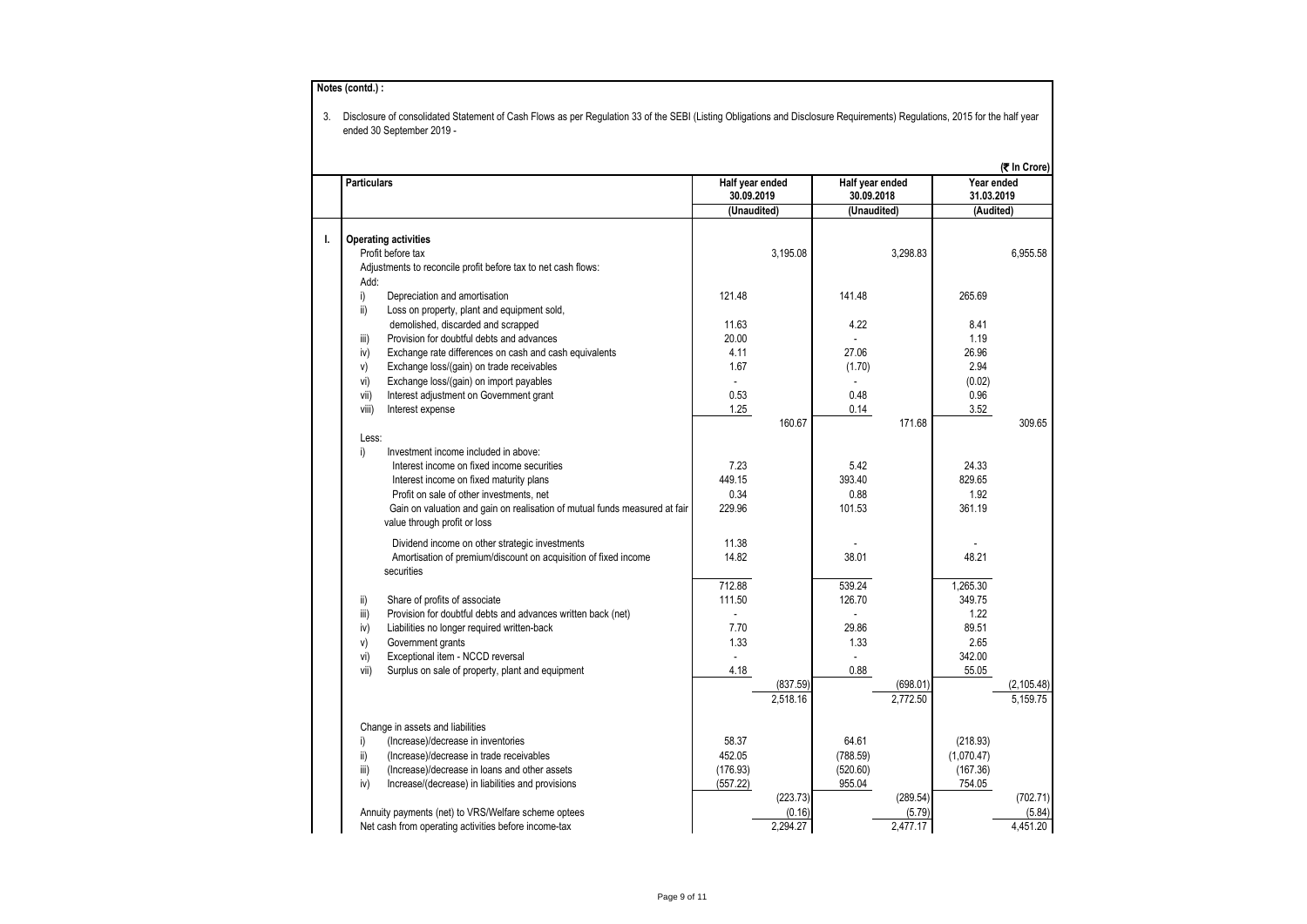|      |                                                                                                                                                                                                                                                                                                                                                                                                                                                                                                                                                                                                                        |                                                                                                                               |                                  |                                                                                                                       |                                   |                                                                                                                             | (そ In Crore)                      |
|------|------------------------------------------------------------------------------------------------------------------------------------------------------------------------------------------------------------------------------------------------------------------------------------------------------------------------------------------------------------------------------------------------------------------------------------------------------------------------------------------------------------------------------------------------------------------------------------------------------------------------|-------------------------------------------------------------------------------------------------------------------------------|----------------------------------|-----------------------------------------------------------------------------------------------------------------------|-----------------------------------|-----------------------------------------------------------------------------------------------------------------------------|-----------------------------------|
|      | <b>Particulars</b>                                                                                                                                                                                                                                                                                                                                                                                                                                                                                                                                                                                                     | Half year ended<br>30.09.2019                                                                                                 |                                  | Half year ended<br>30.09.2018                                                                                         |                                   | Year ended<br>31.03.2019                                                                                                    |                                   |
|      |                                                                                                                                                                                                                                                                                                                                                                                                                                                                                                                                                                                                                        | (Unaudited)                                                                                                                   |                                  | (Unaudited)                                                                                                           |                                   | (Audited)                                                                                                                   |                                   |
|      | Income-tax refund / (paid) for earlier years (net)<br>Income-tax paid                                                                                                                                                                                                                                                                                                                                                                                                                                                                                                                                                  |                                                                                                                               | (729.74)                         |                                                                                                                       | (750.90)                          |                                                                                                                             | (10.00)<br>(1,954.34)             |
|      | Net cash flow from / (used in) operating activities                                                                                                                                                                                                                                                                                                                                                                                                                                                                                                                                                                    |                                                                                                                               | 1,564.53                         |                                                                                                                       | 1,726.27                          |                                                                                                                             | 2,486.86                          |
| Ш.   | <b>Investing activities</b>                                                                                                                                                                                                                                                                                                                                                                                                                                                                                                                                                                                            |                                                                                                                               |                                  |                                                                                                                       |                                   |                                                                                                                             |                                   |
|      | Sale of investments<br>i)<br>ii)<br>Purchase of investments<br>iii)<br>Sale/(purchase) of liquid mutual funds, etc., net<br>(Increase) / decrease in other bank balances<br>iv)<br>V)<br>Purchase of property, plant and equipment (including advances)<br>Sale proceeds of property plant and equipment<br>vi)<br>Capital expenditure on development of technical know-how<br>vii)<br>Investment income<br>ix)<br>Interest income on fixed income securities<br>Dividend income on other strategic investments<br>(Increase) / decrease in interest receivable<br>Net cash flow from / (used in) investing activities | 2,075.51<br>(1,008.73)<br>(958.75)<br>(1.05)<br>(84.86)<br>7.84<br>(8.40)<br>21.56<br>7.23<br>11.38<br>18.61<br>8.71<br>27.32 | 48.88                            | 6,721.28<br>(5,859.05)<br>(781.65)<br>(3.17)<br>(80.70)<br>4.49<br>(4.89)<br>(3.69)<br>5.42<br>5.42<br>(1.42)<br>4.00 | 0.31                              | 9,140.38<br>(9,600.95)<br>214.81<br>(0.37)<br>(163.53)<br>76.16<br>(20.78)<br>(354.28)<br>24.33<br>24.33<br>(8.49)<br>15.84 | (338.44)                          |
|      |                                                                                                                                                                                                                                                                                                                                                                                                                                                                                                                                                                                                                        |                                                                                                                               |                                  |                                                                                                                       |                                   |                                                                                                                             |                                   |
| III. | <b>Financing activities</b><br>i)<br>Interest expense<br>ii)<br>Deferral of sales tax deferral liability<br>Dividend paid<br>iii)<br>Corporate dividend tax paid<br>iv)                                                                                                                                                                                                                                                                                                                                                                                                                                                | (1.25)<br>(1,735.15)<br>(335.55)                                                                                              |                                  | (0.14)<br>(1,733.03)<br>(337.49)                                                                                      |                                   | (3.52)<br>2.79<br>(1,735.83)<br>(337.49)                                                                                    |                                   |
|      | Net cash flow from / (used in) financing activities                                                                                                                                                                                                                                                                                                                                                                                                                                                                                                                                                                    |                                                                                                                               | (2,071.95)                       |                                                                                                                       | (2,070.66)                        |                                                                                                                             | (2,074.05)                        |
| IV.  | Change in foreign currency translation arising on consolidation                                                                                                                                                                                                                                                                                                                                                                                                                                                                                                                                                        |                                                                                                                               | 101.02                           |                                                                                                                       | 93.42                             |                                                                                                                             | 92.63                             |
|      | Net change in cash and cash equivalents                                                                                                                                                                                                                                                                                                                                                                                                                                                                                                                                                                                |                                                                                                                               | (357.52)                         |                                                                                                                       | (250.66)                          |                                                                                                                             | 167.00                            |
|      | Cash and cash equivalents at the beginning of the year<br>Add/(Less) : Effects of exchange rate differences on cash and cash equivalents<br>Cash and cash equivalents at the end of the year                                                                                                                                                                                                                                                                                                                                                                                                                           |                                                                                                                               | 915.64<br>(4.11)<br>554.01<br>ä, |                                                                                                                       | 775.60<br>(27.06)<br>497.88<br>÷. |                                                                                                                             | 775.60<br>(26.96)<br>915.64<br>÷, |